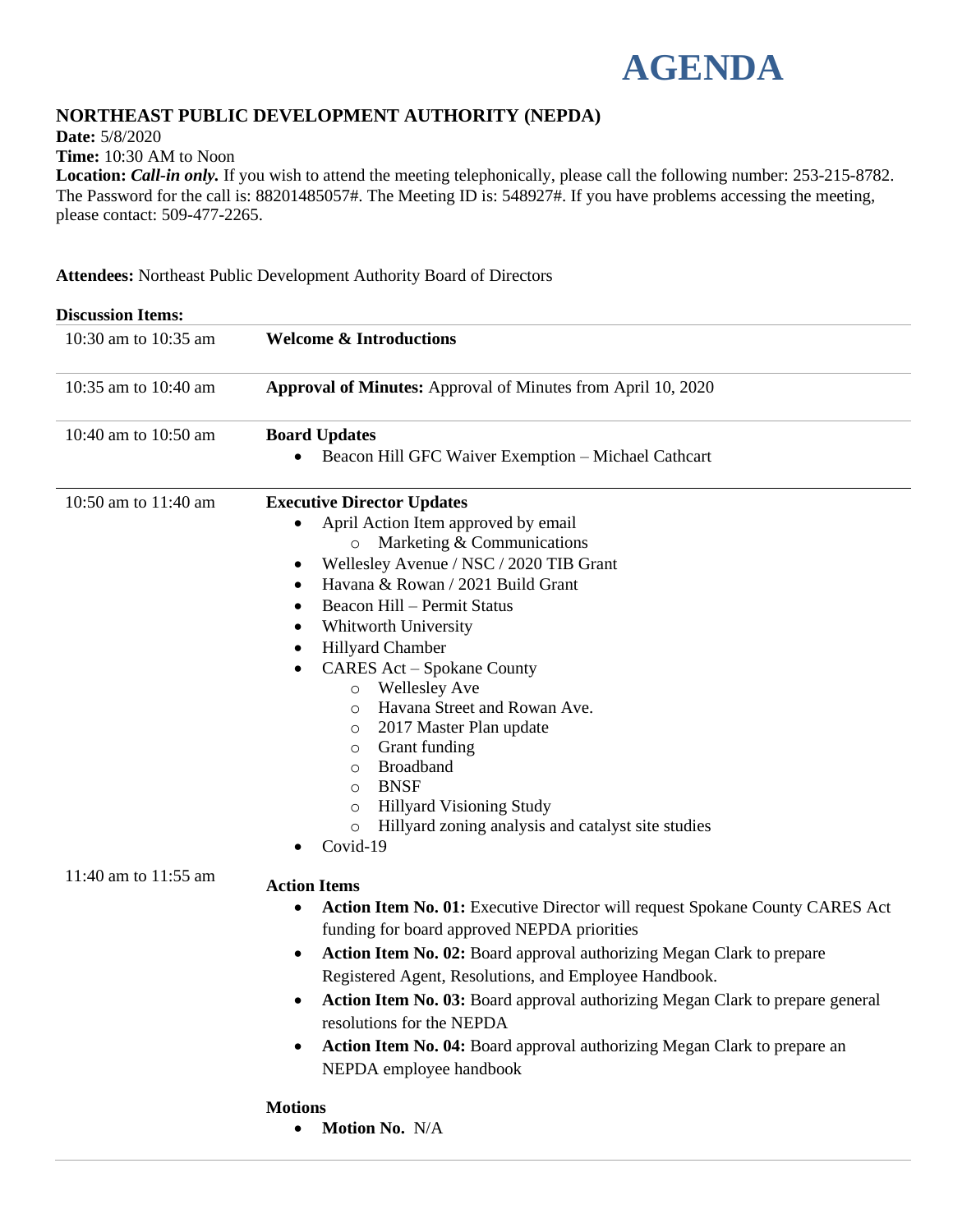

11:55 am to 12:00 pm **Notable items, Around the Room, Closing**

**NEXT MEETING**: June 12, 2020, 10:30 AM to Noon. Northeast Community Center, 4001 N Cook Street, Spokane, WA 99207 (south conference room, lower level).

# **DISCLOSURES**

**AMERICANS WITH DISABILITIES ACT (ADA) INFORMATION:** The City of Spokane is committed to providing equal access to its facilities, programs and services for persons with disabilities. Individuals requesting reasonable accommodations or further information may call, write, or email Human Resources at 509.625.6363, 808 W. Spokane Falls Blvd, Spokane, WA, 99201; or. Persons who are deaf or hard of hearing may contact Human Resources through the Washington Relay Service at 7-1-1. Please contact us forty-eight (48) hours before the meeting date.

**EXECUTIVE SESSION:** An Executive Session may be called during the meeting. The purpose must be announced and is limited by RCW 42.30.110. Examples include: (1) to discuss with legal counsel litigation, potential litigation and/or legal risks (RCW 42.30.110(1)(i)); (2) to consider the acquisition of real estate by lease or purchase when public knowledge regarding such consideration would cause a likelihood of increased price (RCW 42.30.110(1)(b)); and (3) to consider the minimum price at which real estate will be offered for sale or lease when public knowledge regarding such consideration would cause a likelihood of decreased price (final action selling or leasing public property shall be taken in a meeting open to the public)(RCW  $42.30.110(1)(c)$ ).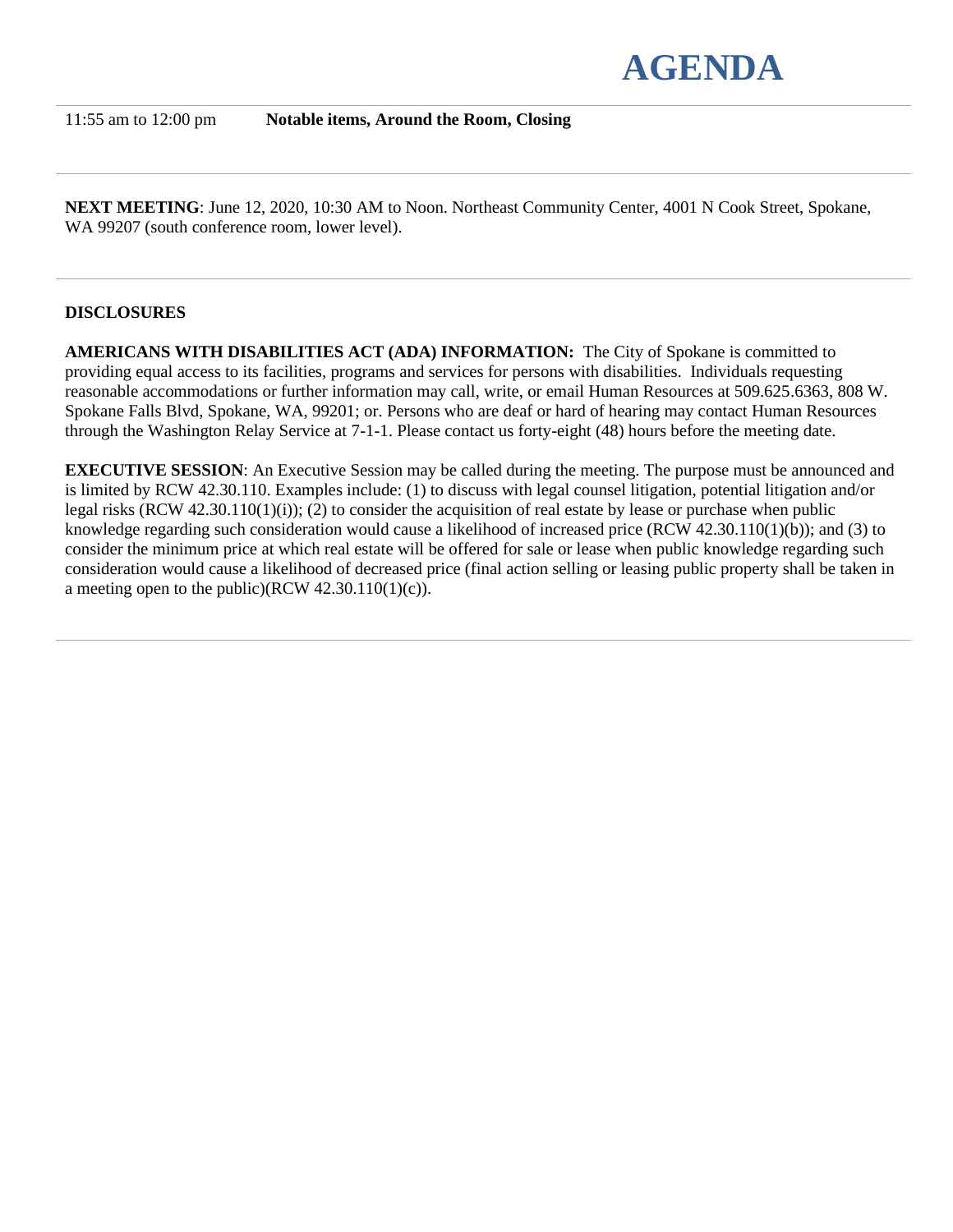# **NORTHEAST PUBLIC DEVELOPMENT AUTHORITY Minutes – Regular Meeting Date: 4/10/2020**

## **Meeting called to order:** 10:30 AM

**Location:** Board Members attended via Zoom. Public Call-in was available through Spokane County

\_\_\_\_\_\_\_\_\_\_\_\_\_\_\_\_\_\_\_\_\_\_\_\_\_\_\_\_\_\_\_\_\_\_\_\_\_\_\_\_\_\_\_\_\_\_\_\_\_\_\_\_\_\_\_\_\_\_\_\_\_\_\_\_\_\_\_\_\_\_\_\_\_\_\_\_\_\_\_\_\_\_\_\_

### **Welcome and Introductions**

Commissioner Kerns noted that a quorum was present.

### **Attendees**:

NEPDA Board of Directors

- Josh Kerns
- Michael Cathcart
- Gerry Gemmill
- Scott Simmons

Board Staff

- David Guthrie, Executive Director
- Megan Clark, EMLVO, Legal Counsel

Guests

- Ron Valencia, Spokane County
- Shae Blackwell, City of Spokane
- Chad Coles Spokane County

#### **Approval of Minutes**

A motion was made by Gerry Gemmill to approve the February 14, 2020 meeting minutes. The motion was seconded by Michael Cathcart. The motion passed unanimously. It was noted that the NEPDA did not meet in March, due to the Covid-19 Outbreak.

#### **Public Comment**:

#### **Bigalow Gulch, Forker, Sullivan and the Sullivan Trent interchange Grant Request**.

Chad Coles, Spokane County provided an overview of a "Build Grant" request for improvements to Bigalow Gulch and Forker Road. This is similar to the prior INFRA grant request, which the NEPDA supported. Chad noted that the applicants hope to receive grant approval for either the INFRA or Build grant, not both.

It's important for a wide variety of stakeholders to show support, which increases the probability of grant approval. Chad asked the NEPDA to write a second letter of support and agree to donate \$15,000 toward the project, if the Build Grant is awarded. \$15,000 is the same amount the board agreed to donate for the INFRA grant. The NEPDA has agreed to a "single" donation of \$15,000, regardless of which grant is received. If neither grant (INFRA or Build) are awarded, the NEPDA obligation to donate \$15,000 is null and void. The NEPDA donation is not due until project completion in 2025.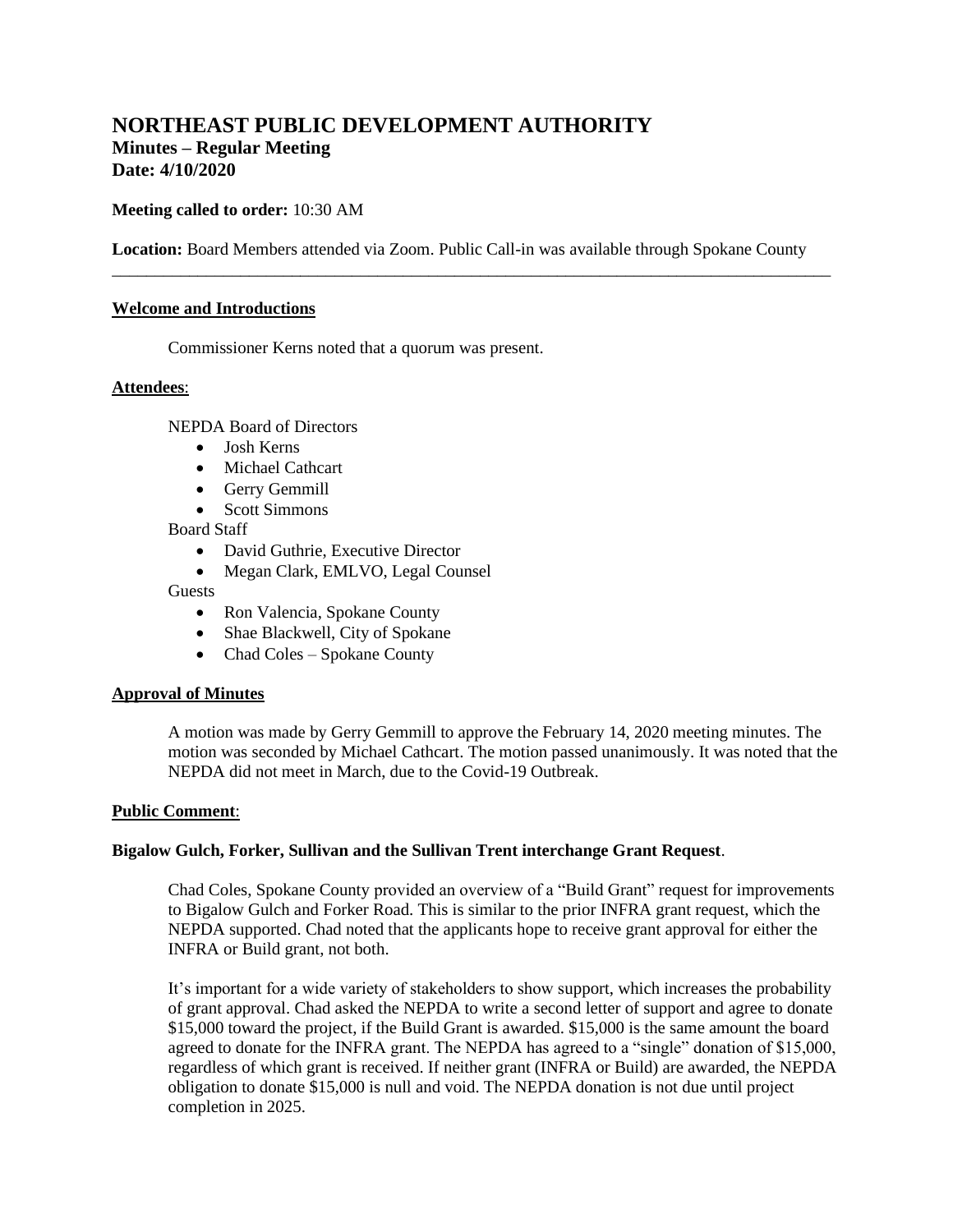**Motion:** A motion was made by Gerry Gemmill to approve two items:

- The executive director sending a letter confirming NEPDA project/Build Grant support
- NEPDA contribution of \$15,000 if the Build Grant is awarded.
	- o The motion was seconded by Michael Cathcart. Discussion ensued. Both motions passed unanimously.

**Action Item:** The Executive Director was authorized to send a letter of support, including an agreement to donate \$15,000 at or near project completion, which is expected in 2025.

## **Executive Director Updates**

### **Esmeralda Commerce Park / Development Agreement**

It was noted that the Spokane City Council approved the Development Agreement between the City and LB Stone (Developer). This includes a financial commitment to reimburse Developer for certain public road and utility improvements, if and when Developer meets certain requirements, including:

- Developer agrees to construct one or two buildings in Phase 1, consisting of 96,000 SF. Phase 1 building improvements will be completed by 12/31/2021.
- Including Phase 1 improvements, Developer agrees to build not less than 410,000 SF by December 31, 2029.
- Developer further agrees to construct the Public Improvements not later than  $12/31/2021$ .
- Developer agrees to dedicate the Public Improvements not later than  $12/31/2029$ .
- Developer agrees to a pro-rata reimbursement formula for the Public Improvements.

## **Action Item:** None taken.

## **Beacon Hill / GFC waivers**

- The NEPDA has committed \$650,000 to reimburse Beacon Hill for water tank and water system public improvements.
- Funding for reimbursements noted above are from GFC's, to the extent available
- GFC's are waived in the NEPDA, which jeopardizes reimbursement funds
- Developer previously asked the City to collect GFC's for Beacon Hill, to ensure a source of revenues for reimbursement of Developer's public water related expenses.
- The Developer believes the intent of the parties to the Development Agreement is to have GFC's reimburse Beacon Hill for agreed upon public water expenses.
- Commissioner Kerns said that the Board of County Commissioners has agreed to exclude GFC waivers for Beacon Hill.
- Councilman Cathcart stated that the Spokane City Council has not formally considered the matter. Scott Simmons noted that documentation has been prepared to exclude Beacon Hill from GFC waivers. This documentation will be provided to Councilman Cathcart.

**Action Item**: Councilman Cathcart agreed to review the documentation referenced by Scott Simmons, and discuss eliminating GFC waivers for Beacon Hill with the other Council members.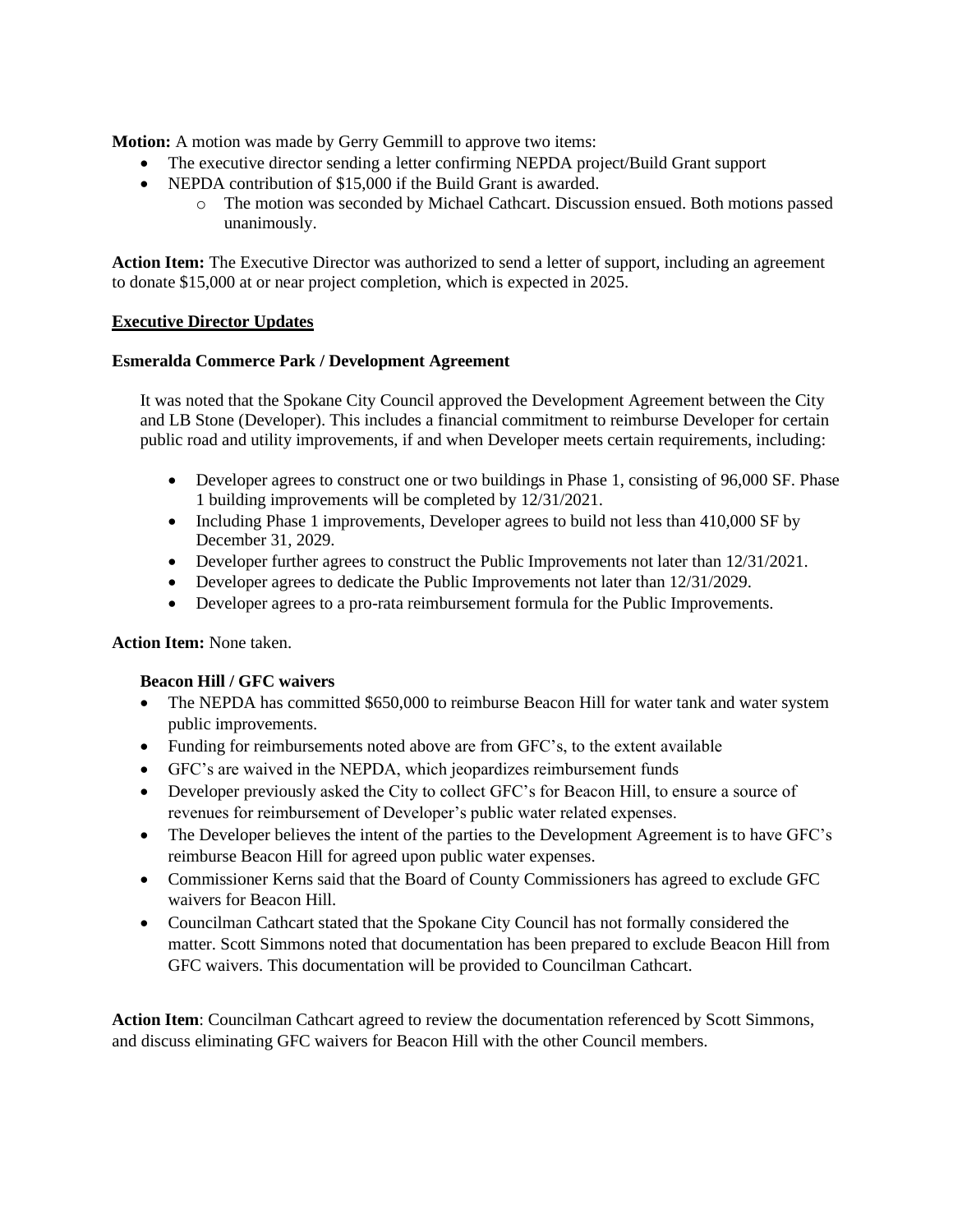## **Financial Update**

The board previously discussed the status of revenue allocation of incremental tax revenues to the Public Development Authorities. It was noted that meetings were held with City, County and 3 PDA's. Spokane County, the City of Spokane, and Department of Revenue are developing a process, and related software, to collect and accurately allocate revenues to the three PDA's The County will have to estimate the sales tax to be allocated to each PDA, when there are multiple businesses reporting sales tax in a PDA. The County will allocate revenues in 2020 for increases above the 2019 base year in the City. The County will allocate revenues in 2021 for increases above the 2020 base year in the County.

The Executive Director explained that the West Plains-Airport PDA and U-district PDA utilize an investment account at the County, which is called a "D" Fund. The investment account offers a favorable rate of return, and expedites transfer of incremental tax revenues from the County to the PDA. When the NEPDA needs to access these funds, it can initiate an electronic funds transfer to our primary bank account.

To establish the investment account, a board resolution is required. Megan Clark stated that she has reviewed and approved the Pooling Agreement and prepared a Resolution for Board approval, authorizing the establishment of the Investment account.

**Motion:** A motion was made by Gerry Gemmill to approve two items:

- Board authorization to establish the Spokane County "D" Fund (investment account).
- Board approval of the Spokane County Pooling Agreement.
	- o The motion was seconded by Scott Simmons. Both items passed unanimously.

**Action Item:** The Executive Director was authorized to work with Margaret Smith at Spokane County to establish the NEPDA investment account.

## **Budget**

The Executive Director explained that the County will initiate payment of \$120,000 to the NEPDA, in accordance with Section 7 of the reformed Interlocal Agreement. Additional payments required by the ILA will be deposited to the NEPDA investment by the dates set forth in the ILA.

It was noted that Michael Cathcart previously requested the NEPDA budget. The budget was provided prior to the scheduled March board meeting. Discussion ensued about the importance of the Esmeralda Commerce Park and Beacon Hill projects to the NEPDA budget. Both projects will result in substantial construction sales tax revenue. If these projects are delayed due to the Covid-19 Outbreak, NEPDA budget (revenue) assumptions will have to be revised. No further action required at this time.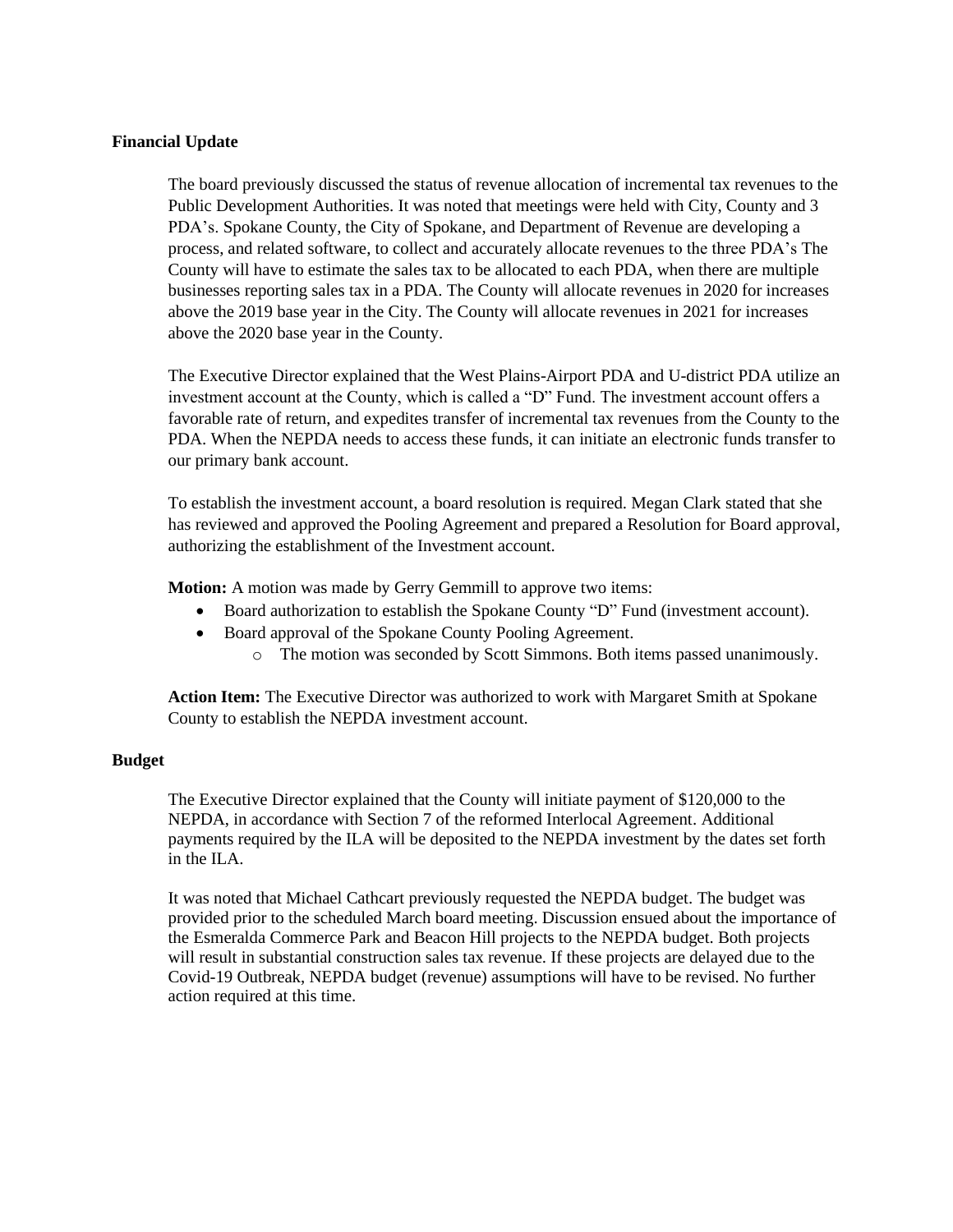## **Covid-19**

The Executive Director stated that he is evaluating how we can use this pandemic to make our organization better, and provide greater value to the businesses within the NEPDA, including;

- Community outreach, brand identity and marketing activities
- Disaster readiness modifications

**Action Item:** The Executive Director is developing, with our Whitworth intern, a comprehensive database of all businesses in the NEPDA. There are approximately 350 businesses according to County GIS data. The goal is to provide a single point of contact for information regarding any Federal, State or Local resources available to business and other stakeholders within the NEPDA focus area.

## **Engineering and Professional Service Agreements**

The Executive Director noted that we need to hire engineers and consultants to assist with NEPDA priorities, including;

- Infrastructure: Wellesley Ave /Freya, Havana, Rowan
- Broadband: throughout the NEPDA
- Data: List of businesses with contact info. Industrial land availability, historical absorption rates of industrial land by sub-market. Analysis of regional competition. A buildable lands report with mapping tool within the NEPDA boundaries.
- Marketing & Communication: Branding, communication plan, website, collateral materials.

Due to the uncertainty of receipt of revenues by the NEPDA, primarily due to potential delays in construction starts because of Covid-19, the Executive Director will request engineering and or consultant proposals that may be phased. This limits NEPDA financial commitments until such time as our revenue assumptions can be confirmed.

#### **Action Items**

- **Action Item No. 01: Marketing & Communications.** The Executive Director requested approval to negotiate a phased professional services agreement for marketing and communication work, including an NEPDA website. The NEPDA has received three proposals for this work. The contract terms and conditions to be approved by legal counsel. Discussion ensued. It was determined that the Executive Director should request best and final proposals from the top two companies. After vetting of the best and final proposals, the Executive Director will make a recommendation to the board. Commissioner Kerns noted that board approval may be provided via email.
- **Action Item No. 02: Industrial Lands Report.** The Executive Director requested approval to retain Maul Foster Alongi (MFA) to prepare a regional study of industrial land availability, prices, and absorption rates by sub-market. NTE 5K. Contract terms and conditions to be approved by legal counsel. Discussion ensued. Jordan Tampien discussed the importance of gathering the best data available. Better data results in more informed decisions, which impact our strategic and marketing plans.
- **Action Item No. 03: Sub-Area Plan.** The Executive Director requested approval to initiate northeast Spokane Sub-Area plan update discussion with City. Discussion ensued. Scott Simmons noted that the zoning in this area had not been updated in many years. Michael Cathcart noted that he was willing to work on zone changes within the NEPDA